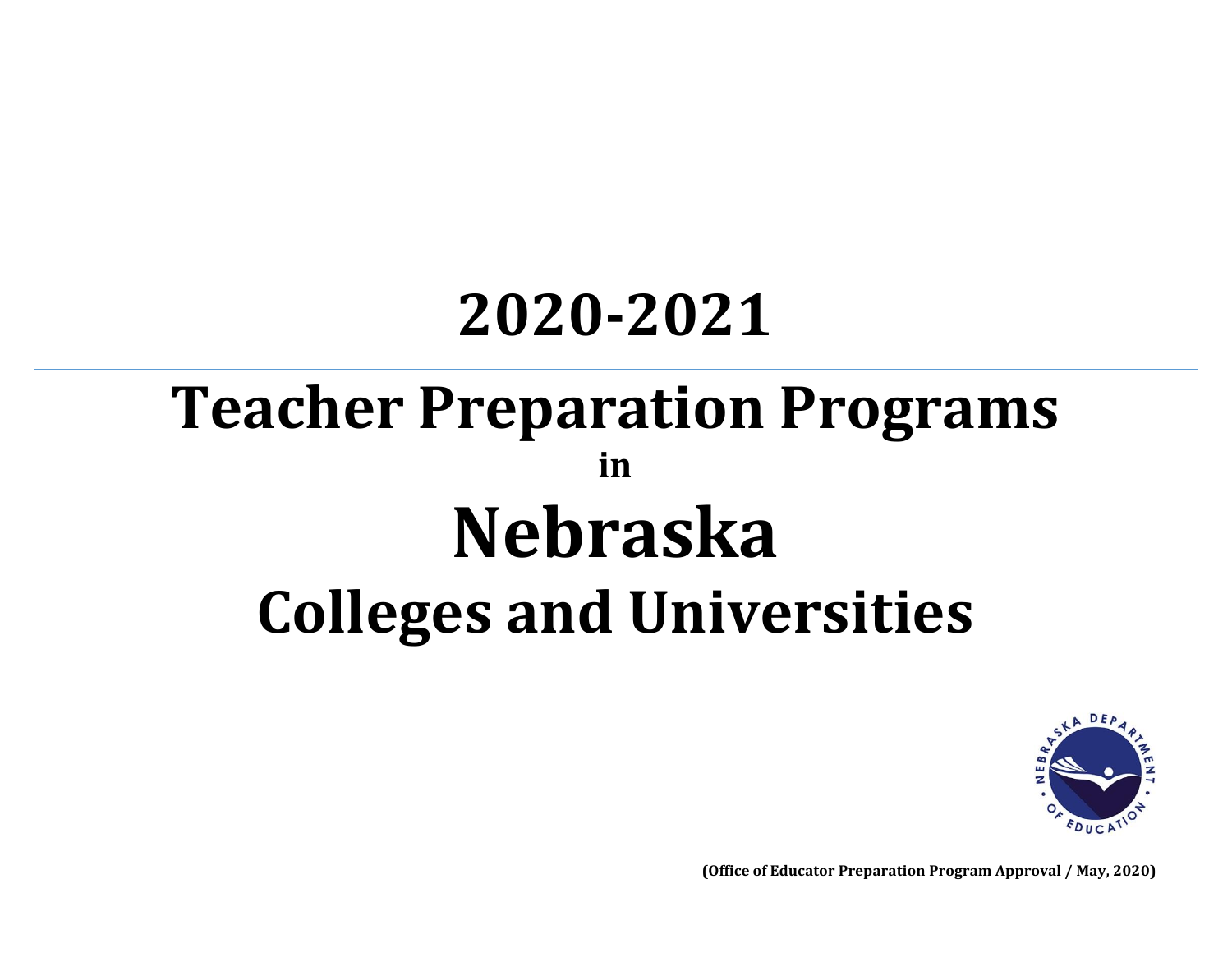| <b>Degree Codes:</b><br>$B - B$ achelor's<br>S - Specialist<br><b>Endorsement Codes:</b><br>F - Field<br>G - Graduate | M - Master's<br>D - Doctorate<br>S - Subject<br>SP - Supplemental | Chadron State College | Saint Mary<br>College of | Concordia University      | Creighton University | Doane University | Hastings College          | Midland University | NE Wesleyan University | <b>State College</b><br>eru<br>ه | Union College | University of NE-Kearney | University of NE-Lincoln | University of NE-Omaha | Wayne State College | <b>York College</b> |
|-----------------------------------------------------------------------------------------------------------------------|-------------------------------------------------------------------|-----------------------|--------------------------|---------------------------|----------------------|------------------|---------------------------|--------------------|------------------------|----------------------------------|---------------|--------------------------|--------------------------|------------------------|---------------------|---------------------|
| <b>Highest Certification Degree Granted</b>                                                                           |                                                                   | M                     | M                        | M                         | M                    | D                | M                         | M                  | B                      | M                                | B             | S                        | D                        | D.                     | S.                  | B                   |
| <b>Level of Accreditation:</b>                                                                                        |                                                                   |                       |                          |                           |                      |                  |                           |                    |                        |                                  |               |                          |                          |                        |                     |                     |
| NCATE/TEAC/CAEP                                                                                                       |                                                                   | $\mathsf{x}$          |                          | $\boldsymbol{\mathsf{X}}$ | X                    | X                | X                         |                    | X                      | X                                | X             | X                        | X                        | X                      | $\mathsf{X}$        | X                   |
| Higher Learning Commission (formerly NCA)                                                                             |                                                                   | X                     | $\mathsf{X}$             | X                         | X                    | X                | X                         | X                  | X                      | $\mathsf{X}$                     | X             | X                        | X                        | X                      | $\mathsf{X}$        | X                   |
| State                                                                                                                 |                                                                   | X                     | X                        | X                         | X                    | X                | X                         | X                  | X                      | X                                | X             | X                        | X                        | X                      | X                   | X                   |
| <b>Administrative Endorsements</b>                                                                                    |                                                                   |                       |                          |                           |                      |                  |                           |                    |                        |                                  |               |                          |                          |                        |                     |                     |
| Principal (G) (F)                                                                                                     | PK-12, PK-8, 7-12                                                 | X                     |                          | X                         | X                    | Χ                |                           | X                  |                        |                                  |               | PK-8<br>$7 - 12$         | PK-8<br>$7 - 12$         | X                      | X                   |                     |
| Special Education Supervisor (G) (F)                                                                                  | $B-12$                                                            | X                     |                          |                           |                      |                  |                           |                    |                        |                                  |               | X                        | X                        | X                      | X                   |                     |
| Superintendent (G) (F)<br><b>PK-12</b>                                                                                |                                                                   |                       |                          |                           |                      | Χ                |                           |                    |                        |                                  |               | X                        | X                        | X                      | X                   |                     |
| <b>Teaching Endorsements</b>                                                                                          |                                                                   |                       |                          |                           |                      |                  |                           |                    |                        |                                  |               |                          |                          |                        |                     |                     |
| Adapted Physical Education (SP)                                                                                       | <b>PK-12</b>                                                      |                       |                          |                           |                      |                  |                           |                    |                        |                                  |               | $\pmb{\mathsf{X}}$       |                          | $\pmb{\mathsf{X}}$     |                     |                     |
| Agricultural Education (F)                                                                                            | $6 - 12$                                                          |                       |                          |                           |                      |                  |                           |                    |                        |                                  |               |                          | X                        |                        |                     |                     |
| American Sign Language (S) or (SP) K-8, 7-12, K-12                                                                    |                                                                   |                       |                          | X(SP)                     |                      |                  |                           |                    |                        |                                  |               |                          |                          |                        |                     |                     |
| Anthropology (S)                                                                                                      | $7 - 12$                                                          |                       |                          |                           |                      |                  |                           |                    |                        |                                  |               |                          |                          |                        |                     |                     |
| Art (F)                                                                                                               | <b>PK-12</b>                                                      | X                     | X                        | X                         | $\mathsf{X}$         | X                | Χ                         |                    | X                      | X                                |               | X                        |                          | X                      | $\mathsf{X}$        | $\mathsf{X}$        |
| Assessment Leadership (G) (SP)                                                                                        | <b>PK-12</b>                                                      |                       |                          |                           |                      |                  |                           |                    |                        |                                  |               |                          |                          |                        |                     |                     |
| <b>Bilingual Education (SP)</b>                                                                                       | K-6, 4-9, 7-12                                                    |                       |                          |                           |                      |                  |                           |                    |                        |                                  |               |                          | $K-6$<br>$7-12$          | X                      |                     |                     |
| Biology (S)                                                                                                           | $7 - 12$                                                          | X                     | X                        | X                         |                      | X                | $\mathsf{X}$              | X                  | X                      | X                                | X             | X                        | X                        | X                      | X                   | X                   |
| BMIT (Business, Marketing & Info Tech) (F) 6-12                                                                       |                                                                   | X                     | X                        | X                         | X                    |                  | Χ                         | X                  | X                      | X                                |               | X                        | X                        | X                      | $\times$            | X                   |
| Chemistry (S)                                                                                                         | $7 - 12$                                                          | X                     | $\mathsf{X}$             | $\pmb{\times}$            |                      | $\mathsf{x}$     | $\boldsymbol{\mathsf{x}}$ |                    | X                      | $\mathsf{x}$                     | X             | X                        | $\mathsf{x}$             | $\mathsf{X}$           | $\mathsf{X}$        |                     |
| Coaching (SP)                                                                                                         | $7 - 12$                                                          | X                     |                          | X                         |                      | X                |                           | X                  | X                      | X                                |               | X                        | X                        | X                      | X                   | X                   |
| Driver Education (SP)                                                                                                 | $7 - 12$                                                          |                       |                          |                           |                      |                  |                           |                    |                        |                                  |               |                          |                          |                        |                     |                     |
| Early Childhood Education (SP)                                                                                        | <b>PK-3</b>                                                       | X                     | X                        | X                         | X                    | X                | X                         | X                  |                        | X                                |               |                          | $\pmb{\mathsf{X}}$       | X                      | X                   |                     |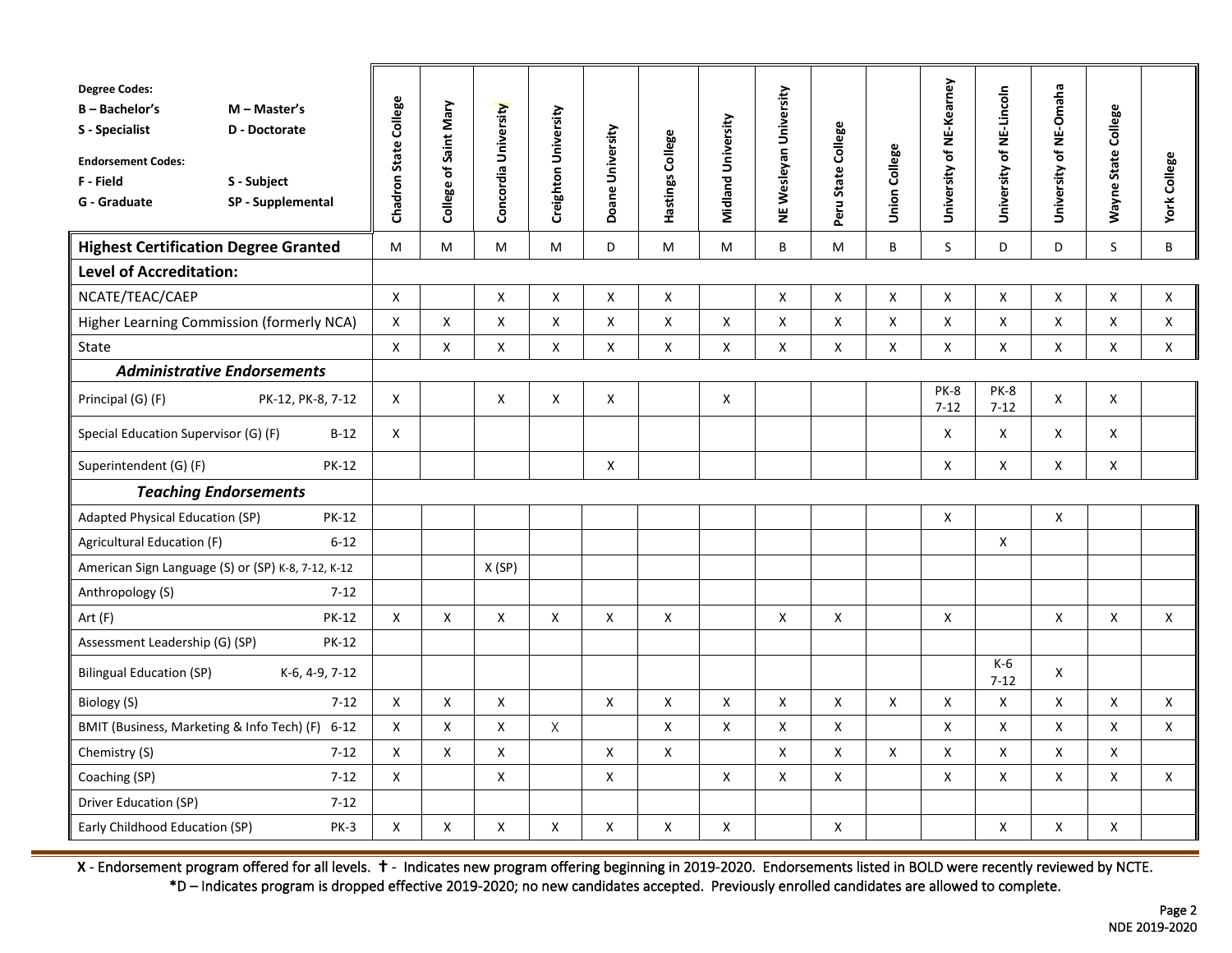| Early Childhood Inclusive (F)<br>$B-3$<br>X<br>X<br>X<br>X<br>X<br>X<br>X<br>X<br>(formerly ECEU)<br>Earth and Space Science (S)<br>$7 - 12$<br>X<br>X<br>Economics (S)<br>$7 - 12$<br>$K-8$<br>$K-8$<br>$K-8$<br>$K-8$<br>$K-6$<br>$K-6$<br>Elementary Education (F)<br>K-6, K-8<br>K-6<br>K-8<br>K-6<br>$K-8$<br>$K-6$<br>$K-8$<br>K-6<br>$K-8$<br>K-8<br>English Language Arts (F)<br>$7 - 12$<br>X<br>X<br>X<br>Χ<br>X<br>X<br>$\mathsf{x}$<br>$\mathsf{x}$<br>$\mathsf{X}$<br>X<br>X<br>X<br>X<br><b>PK-12</b><br><b>PK-12</b><br><b>PK-12</b><br>English As A Second Language (SP)<br><b>PK-6</b><br><b>PK-6</b><br><b>PK-6</b><br><b>PK-6</b><br><b>PK-12</b><br><b>PK-12</b><br><b>PK-6</b><br><b>PK-12</b><br><b>PK-12</b><br><b>PK-12</b><br><b>PK-12</b><br>$7 - 12$<br>$7 - 12$<br>PK-12, PK-6, 4-9, 7-12<br>$7 - 12$<br>$7 - 12$<br>$7 - 12$<br>Family & Consumer Sciences Occupational (F)<br>Χ<br>X<br>X<br>$6 - 12$<br>X<br>X<br>Geography (S)<br>$7 - 12$<br>X<br>$\mathsf{X}$<br>$\mathsf{X}$<br>Health Education (S)<br>$7 - 12$<br>$\boldsymbol{\mathsf{X}}$<br>$\mathsf{x}$<br>Health & Physical Education (F)<br>PK-12<br>X<br>X<br>X<br>X<br>X<br>$\mathsf{X}$<br>X<br>X<br>Health Sciences (SP)<br>$6 - 12$<br>X<br>X<br>High Ability Education (SP)<br>$\pmb{\mathsf{X}}$<br>$\mathsf X$<br>$K-12$<br>$7-12$<br>$\mathsf{x}$<br>$\mathsf{x}$<br>X<br>X<br>$\boldsymbol{\mathsf{X}}$<br>X<br>X<br>X<br>X<br>$\mathsf{X}$<br>X<br>$\mathsf{x}$<br>History (S)<br>X<br>X<br>X<br>X<br>Information Technology (SP)<br><b>PK-12</b><br>X<br>X<br>$\mathsf{X}$<br>$\mathsf{x}$<br>$\mathsf{x}$<br>$\mathsf{X}$<br>Instructional Technology Leadership (SP)<br><b>PK-12</b><br>X<br>X<br>Journalism & Media Education (SP)<br>$7 - 12$<br>X<br>$6 - 12$<br>X<br>X<br>X<br>X<br>X<br>X<br>X<br>X<br>X<br>X<br>X<br>X<br>X<br>X<br>$\mathsf{X}$<br>Mathematics (F)<br>$5-9$<br>$\mathsf X$<br>Middle Level Education (S)<br>X<br>X<br>$\mathsf{X}$<br>$\mathsf{X}$<br>$\mathsf{X}$<br>$\mathsf{X}$<br>$\mathsf{X}$<br>X<br>Middle Level Endorsement Academic Areas:<br>$\mathsf{X}$<br>$\mathsf X$<br>$\mathsf{X}$<br>$\mathsf{X}$<br>X<br>X<br>$\mathsf{X}$<br><b>English Language Arts</b><br>$\mathsf{X}$<br>$\mathsf{X}$<br>$\mathsf{x}$<br>$\mathsf{x}$<br>$\mathsf{X}$<br>$\mathsf{X}$<br>$\mathsf{X}$<br>$\mathsf X$<br>$\mathsf{X}$<br>$\mathsf{X}$<br>$\mathsf{X}$<br><b>Mathematics</b><br>$\mathsf X$<br>X<br>$\pmb{\mathsf{X}}$<br>X<br>$\mathsf{X}$<br><b>Science</b><br>X<br>X<br>X<br>X<br>$\pmb{\times}$<br>$\pmb{\times}$<br>$\pmb{\times}$<br><b>Social Science</b><br>$\mathsf{X}$<br>X<br>$\mathsf{X}$<br>$\mathsf{X}$<br>X<br>X<br><b>Agricultural Education</b> | <b>Degree Codes:</b><br>$B - B$ achelor's<br>S - Specialist<br><b>Endorsement Codes:</b><br>F - Field<br>G - Graduate | $M - Master's$<br>D - Doctorate<br>S - Subject<br>SP - Supplemental | Chadron State College     | College of Saint Mary | Concordia University | Creighton University | Doane University | Hastings College | Midland University | NE Wesleyan University | Peru State College | <b>Union College</b> | University of NE-Kearney | University of NE-Lincoln | of NE-Omaha<br>University | <b>Wayne State College</b> | <b>York College</b> |
|-------------------------------------------------------------------------------------------------------------------------------------------------------------------------------------------------------------------------------------------------------------------------------------------------------------------------------------------------------------------------------------------------------------------------------------------------------------------------------------------------------------------------------------------------------------------------------------------------------------------------------------------------------------------------------------------------------------------------------------------------------------------------------------------------------------------------------------------------------------------------------------------------------------------------------------------------------------------------------------------------------------------------------------------------------------------------------------------------------------------------------------------------------------------------------------------------------------------------------------------------------------------------------------------------------------------------------------------------------------------------------------------------------------------------------------------------------------------------------------------------------------------------------------------------------------------------------------------------------------------------------------------------------------------------------------------------------------------------------------------------------------------------------------------------------------------------------------------------------------------------------------------------------------------------------------------------------------------------------------------------------------------------------------------------------------------------------------------------------------------------------------------------------------------------------------------------------------------------------------------------------------------------------------------------------------------------------------------------------------------------------------------------------------------------------------------------------------------------------------------------------------------------------------------------------------------------------------------------------------------------------------------------------------------------------------------------------|-----------------------------------------------------------------------------------------------------------------------|---------------------------------------------------------------------|---------------------------|-----------------------|----------------------|----------------------|------------------|------------------|--------------------|------------------------|--------------------|----------------------|--------------------------|--------------------------|---------------------------|----------------------------|---------------------|
|                                                                                                                                                                                                                                                                                                                                                                                                                                                                                                                                                                                                                                                                                                                                                                                                                                                                                                                                                                                                                                                                                                                                                                                                                                                                                                                                                                                                                                                                                                                                                                                                                                                                                                                                                                                                                                                                                                                                                                                                                                                                                                                                                                                                                                                                                                                                                                                                                                                                                                                                                                                                                                                                                                       |                                                                                                                       |                                                                     |                           |                       |                      |                      |                  |                  |                    |                        |                    |                      |                          |                          |                           |                            |                     |
|                                                                                                                                                                                                                                                                                                                                                                                                                                                                                                                                                                                                                                                                                                                                                                                                                                                                                                                                                                                                                                                                                                                                                                                                                                                                                                                                                                                                                                                                                                                                                                                                                                                                                                                                                                                                                                                                                                                                                                                                                                                                                                                                                                                                                                                                                                                                                                                                                                                                                                                                                                                                                                                                                                       |                                                                                                                       |                                                                     |                           |                       |                      |                      |                  |                  |                    |                        |                    |                      |                          |                          |                           |                            |                     |
|                                                                                                                                                                                                                                                                                                                                                                                                                                                                                                                                                                                                                                                                                                                                                                                                                                                                                                                                                                                                                                                                                                                                                                                                                                                                                                                                                                                                                                                                                                                                                                                                                                                                                                                                                                                                                                                                                                                                                                                                                                                                                                                                                                                                                                                                                                                                                                                                                                                                                                                                                                                                                                                                                                       |                                                                                                                       |                                                                     |                           |                       |                      |                      |                  |                  |                    |                        |                    |                      |                          |                          |                           |                            |                     |
|                                                                                                                                                                                                                                                                                                                                                                                                                                                                                                                                                                                                                                                                                                                                                                                                                                                                                                                                                                                                                                                                                                                                                                                                                                                                                                                                                                                                                                                                                                                                                                                                                                                                                                                                                                                                                                                                                                                                                                                                                                                                                                                                                                                                                                                                                                                                                                                                                                                                                                                                                                                                                                                                                                       |                                                                                                                       |                                                                     |                           |                       |                      |                      |                  |                  |                    |                        |                    |                      |                          |                          |                           |                            |                     |
|                                                                                                                                                                                                                                                                                                                                                                                                                                                                                                                                                                                                                                                                                                                                                                                                                                                                                                                                                                                                                                                                                                                                                                                                                                                                                                                                                                                                                                                                                                                                                                                                                                                                                                                                                                                                                                                                                                                                                                                                                                                                                                                                                                                                                                                                                                                                                                                                                                                                                                                                                                                                                                                                                                       |                                                                                                                       |                                                                     |                           |                       |                      |                      |                  |                  |                    |                        |                    |                      |                          |                          |                           |                            |                     |
|                                                                                                                                                                                                                                                                                                                                                                                                                                                                                                                                                                                                                                                                                                                                                                                                                                                                                                                                                                                                                                                                                                                                                                                                                                                                                                                                                                                                                                                                                                                                                                                                                                                                                                                                                                                                                                                                                                                                                                                                                                                                                                                                                                                                                                                                                                                                                                                                                                                                                                                                                                                                                                                                                                       |                                                                                                                       |                                                                     |                           |                       |                      |                      |                  |                  |                    |                        |                    |                      |                          |                          |                           |                            |                     |
|                                                                                                                                                                                                                                                                                                                                                                                                                                                                                                                                                                                                                                                                                                                                                                                                                                                                                                                                                                                                                                                                                                                                                                                                                                                                                                                                                                                                                                                                                                                                                                                                                                                                                                                                                                                                                                                                                                                                                                                                                                                                                                                                                                                                                                                                                                                                                                                                                                                                                                                                                                                                                                                                                                       |                                                                                                                       |                                                                     |                           |                       |                      |                      |                  |                  |                    |                        |                    |                      |                          |                          |                           |                            |                     |
|                                                                                                                                                                                                                                                                                                                                                                                                                                                                                                                                                                                                                                                                                                                                                                                                                                                                                                                                                                                                                                                                                                                                                                                                                                                                                                                                                                                                                                                                                                                                                                                                                                                                                                                                                                                                                                                                                                                                                                                                                                                                                                                                                                                                                                                                                                                                                                                                                                                                                                                                                                                                                                                                                                       |                                                                                                                       |                                                                     |                           |                       |                      |                      |                  |                  |                    |                        |                    |                      |                          |                          |                           |                            |                     |
|                                                                                                                                                                                                                                                                                                                                                                                                                                                                                                                                                                                                                                                                                                                                                                                                                                                                                                                                                                                                                                                                                                                                                                                                                                                                                                                                                                                                                                                                                                                                                                                                                                                                                                                                                                                                                                                                                                                                                                                                                                                                                                                                                                                                                                                                                                                                                                                                                                                                                                                                                                                                                                                                                                       |                                                                                                                       |                                                                     |                           |                       |                      |                      |                  |                  |                    |                        |                    |                      |                          |                          |                           |                            |                     |
|                                                                                                                                                                                                                                                                                                                                                                                                                                                                                                                                                                                                                                                                                                                                                                                                                                                                                                                                                                                                                                                                                                                                                                                                                                                                                                                                                                                                                                                                                                                                                                                                                                                                                                                                                                                                                                                                                                                                                                                                                                                                                                                                                                                                                                                                                                                                                                                                                                                                                                                                                                                                                                                                                                       |                                                                                                                       |                                                                     |                           |                       |                      |                      |                  |                  |                    |                        |                    |                      |                          |                          |                           |                            |                     |
|                                                                                                                                                                                                                                                                                                                                                                                                                                                                                                                                                                                                                                                                                                                                                                                                                                                                                                                                                                                                                                                                                                                                                                                                                                                                                                                                                                                                                                                                                                                                                                                                                                                                                                                                                                                                                                                                                                                                                                                                                                                                                                                                                                                                                                                                                                                                                                                                                                                                                                                                                                                                                                                                                                       |                                                                                                                       |                                                                     |                           |                       |                      |                      |                  |                  |                    |                        |                    |                      |                          |                          |                           |                            |                     |
|                                                                                                                                                                                                                                                                                                                                                                                                                                                                                                                                                                                                                                                                                                                                                                                                                                                                                                                                                                                                                                                                                                                                                                                                                                                                                                                                                                                                                                                                                                                                                                                                                                                                                                                                                                                                                                                                                                                                                                                                                                                                                                                                                                                                                                                                                                                                                                                                                                                                                                                                                                                                                                                                                                       |                                                                                                                       |                                                                     |                           |                       |                      |                      |                  |                  |                    |                        |                    |                      |                          |                          |                           |                            |                     |
|                                                                                                                                                                                                                                                                                                                                                                                                                                                                                                                                                                                                                                                                                                                                                                                                                                                                                                                                                                                                                                                                                                                                                                                                                                                                                                                                                                                                                                                                                                                                                                                                                                                                                                                                                                                                                                                                                                                                                                                                                                                                                                                                                                                                                                                                                                                                                                                                                                                                                                                                                                                                                                                                                                       |                                                                                                                       |                                                                     |                           |                       |                      |                      |                  |                  |                    |                        |                    |                      |                          |                          |                           |                            |                     |
|                                                                                                                                                                                                                                                                                                                                                                                                                                                                                                                                                                                                                                                                                                                                                                                                                                                                                                                                                                                                                                                                                                                                                                                                                                                                                                                                                                                                                                                                                                                                                                                                                                                                                                                                                                                                                                                                                                                                                                                                                                                                                                                                                                                                                                                                                                                                                                                                                                                                                                                                                                                                                                                                                                       |                                                                                                                       |                                                                     |                           |                       |                      |                      |                  |                  |                    |                        |                    |                      |                          |                          |                           |                            |                     |
|                                                                                                                                                                                                                                                                                                                                                                                                                                                                                                                                                                                                                                                                                                                                                                                                                                                                                                                                                                                                                                                                                                                                                                                                                                                                                                                                                                                                                                                                                                                                                                                                                                                                                                                                                                                                                                                                                                                                                                                                                                                                                                                                                                                                                                                                                                                                                                                                                                                                                                                                                                                                                                                                                                       |                                                                                                                       |                                                                     |                           |                       |                      |                      |                  |                  |                    |                        |                    |                      |                          |                          |                           |                            |                     |
|                                                                                                                                                                                                                                                                                                                                                                                                                                                                                                                                                                                                                                                                                                                                                                                                                                                                                                                                                                                                                                                                                                                                                                                                                                                                                                                                                                                                                                                                                                                                                                                                                                                                                                                                                                                                                                                                                                                                                                                                                                                                                                                                                                                                                                                                                                                                                                                                                                                                                                                                                                                                                                                                                                       |                                                                                                                       |                                                                     |                           |                       |                      |                      |                  |                  |                    |                        |                    |                      |                          |                          |                           |                            |                     |
|                                                                                                                                                                                                                                                                                                                                                                                                                                                                                                                                                                                                                                                                                                                                                                                                                                                                                                                                                                                                                                                                                                                                                                                                                                                                                                                                                                                                                                                                                                                                                                                                                                                                                                                                                                                                                                                                                                                                                                                                                                                                                                                                                                                                                                                                                                                                                                                                                                                                                                                                                                                                                                                                                                       |                                                                                                                       |                                                                     |                           |                       |                      |                      |                  |                  |                    |                        |                    |                      |                          |                          |                           |                            |                     |
|                                                                                                                                                                                                                                                                                                                                                                                                                                                                                                                                                                                                                                                                                                                                                                                                                                                                                                                                                                                                                                                                                                                                                                                                                                                                                                                                                                                                                                                                                                                                                                                                                                                                                                                                                                                                                                                                                                                                                                                                                                                                                                                                                                                                                                                                                                                                                                                                                                                                                                                                                                                                                                                                                                       |                                                                                                                       |                                                                     |                           |                       |                      |                      |                  |                  |                    |                        |                    |                      |                          |                          |                           |                            |                     |
|                                                                                                                                                                                                                                                                                                                                                                                                                                                                                                                                                                                                                                                                                                                                                                                                                                                                                                                                                                                                                                                                                                                                                                                                                                                                                                                                                                                                                                                                                                                                                                                                                                                                                                                                                                                                                                                                                                                                                                                                                                                                                                                                                                                                                                                                                                                                                                                                                                                                                                                                                                                                                                                                                                       |                                                                                                                       |                                                                     |                           |                       |                      |                      |                  |                  |                    |                        |                    |                      |                          |                          |                           |                            |                     |
|                                                                                                                                                                                                                                                                                                                                                                                                                                                                                                                                                                                                                                                                                                                                                                                                                                                                                                                                                                                                                                                                                                                                                                                                                                                                                                                                                                                                                                                                                                                                                                                                                                                                                                                                                                                                                                                                                                                                                                                                                                                                                                                                                                                                                                                                                                                                                                                                                                                                                                                                                                                                                                                                                                       |                                                                                                                       |                                                                     |                           |                       |                      |                      |                  |                  |                    |                        |                    |                      |                          |                          |                           |                            |                     |
|                                                                                                                                                                                                                                                                                                                                                                                                                                                                                                                                                                                                                                                                                                                                                                                                                                                                                                                                                                                                                                                                                                                                                                                                                                                                                                                                                                                                                                                                                                                                                                                                                                                                                                                                                                                                                                                                                                                                                                                                                                                                                                                                                                                                                                                                                                                                                                                                                                                                                                                                                                                                                                                                                                       |                                                                                                                       |                                                                     |                           |                       |                      |                      |                  |                  |                    |                        |                    |                      |                          |                          |                           |                            |                     |
|                                                                                                                                                                                                                                                                                                                                                                                                                                                                                                                                                                                                                                                                                                                                                                                                                                                                                                                                                                                                                                                                                                                                                                                                                                                                                                                                                                                                                                                                                                                                                                                                                                                                                                                                                                                                                                                                                                                                                                                                                                                                                                                                                                                                                                                                                                                                                                                                                                                                                                                                                                                                                                                                                                       |                                                                                                                       |                                                                     |                           |                       |                      |                      |                  |                  |                    |                        |                    |                      |                          |                          |                           |                            |                     |
|                                                                                                                                                                                                                                                                                                                                                                                                                                                                                                                                                                                                                                                                                                                                                                                                                                                                                                                                                                                                                                                                                                                                                                                                                                                                                                                                                                                                                                                                                                                                                                                                                                                                                                                                                                                                                                                                                                                                                                                                                                                                                                                                                                                                                                                                                                                                                                                                                                                                                                                                                                                                                                                                                                       |                                                                                                                       |                                                                     |                           |                       |                      |                      |                  |                  |                    |                        |                    |                      |                          |                          |                           |                            |                     |
|                                                                                                                                                                                                                                                                                                                                                                                                                                                                                                                                                                                                                                                                                                                                                                                                                                                                                                                                                                                                                                                                                                                                                                                                                                                                                                                                                                                                                                                                                                                                                                                                                                                                                                                                                                                                                                                                                                                                                                                                                                                                                                                                                                                                                                                                                                                                                                                                                                                                                                                                                                                                                                                                                                       | <b>Business Education</b>                                                                                             |                                                                     | $\boldsymbol{\mathsf{X}}$ |                       |                      |                      |                  |                  |                    |                        | $\mathsf{X}$       |                      |                          |                          |                           |                            |                     |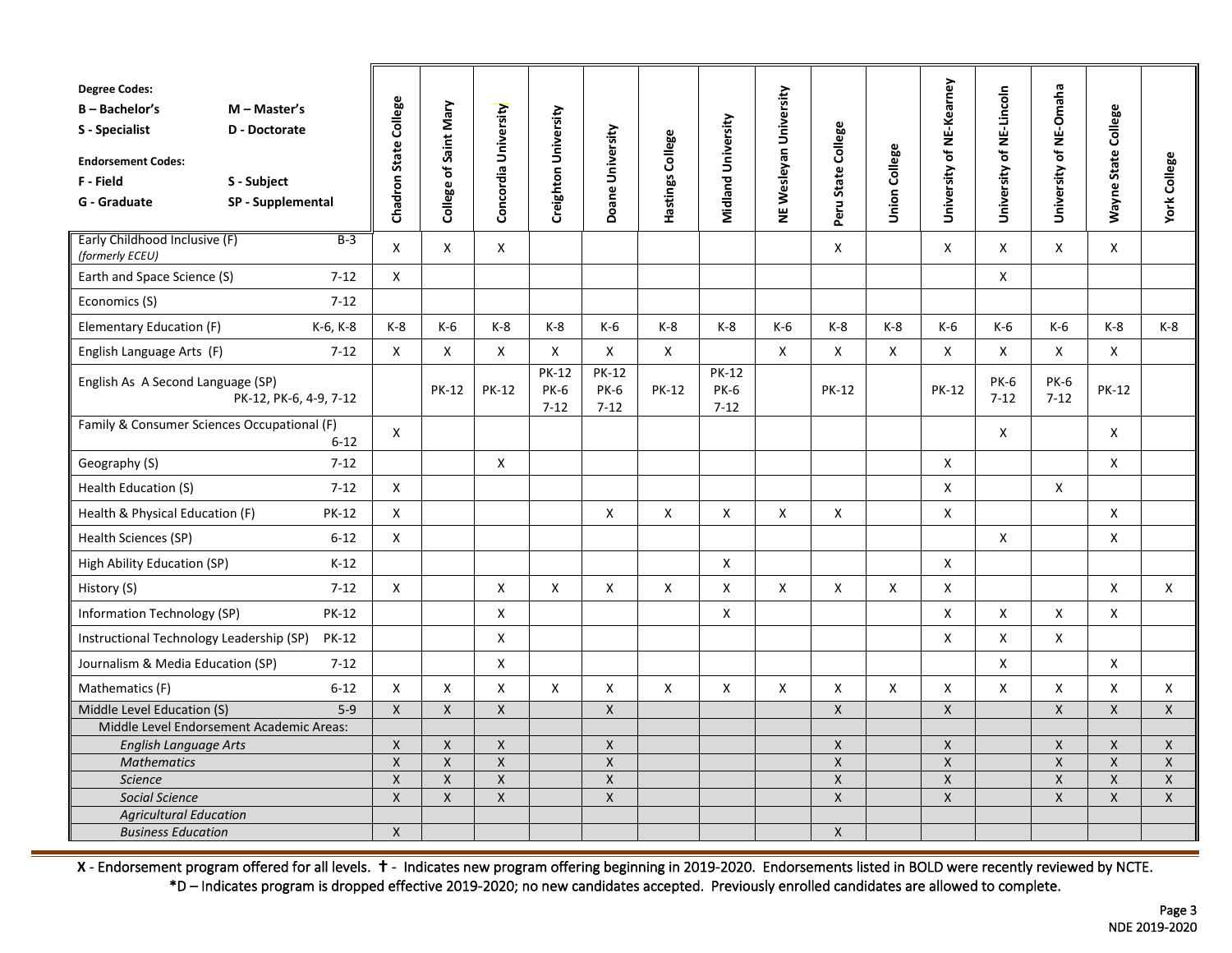| <b>Degree Codes:</b><br>$B - B$ achelor's<br>S - Specialist<br><b>Endorsement Codes:</b><br>F - Field<br>G - Graduate | $M - Master's$<br>D - Doctorate<br>S - Subject<br>SP - Supplemental | Chadron State College   | Saint Mary<br>đ<br>College | Concordia University      | Creighton University | Doane University | Hastings College | Midland University | NE Wesleyan University  | Peru State College | Union College | University of NE-Kearney         | University of NE-Lincoln | University of NE-Omaha   | Wayne State College     | <b>York College</b> |
|-----------------------------------------------------------------------------------------------------------------------|---------------------------------------------------------------------|-------------------------|----------------------------|---------------------------|----------------------|------------------|------------------|--------------------|-------------------------|--------------------|---------------|----------------------------------|--------------------------|--------------------------|-------------------------|---------------------|
|                                                                                                                       | <b>Family and Consumer Sciences Education</b>                       | $\boldsymbol{X}$        |                            |                           |                      |                  |                  |                    |                         |                    |               |                                  |                          |                          | $\mathsf{X}$            |                     |
| <b>Health and Physical Education</b><br><b>Industrial Technology Education</b>                                        |                                                                     | $\mathsf{X}$            |                            | $\mathsf X$               |                      |                  |                  |                    |                         | $\mathsf{X}$       |               |                                  |                          |                          | $\mathsf{X}$            |                     |
| World Language<br>(C=Chinese, F=French, G=German, S=Spanish)                                                          |                                                                     |                         |                            | $\pmb{\times}$<br>S       |                      |                  |                  |                    |                         |                    |               |                                  |                          |                          |                         |                     |
| Music (F)                                                                                                             | <b>PK-12</b>                                                        | Χ                       |                            | $\pmb{\times}$            |                      | X                | X                | X                  | X                       | X                  | X             | Χ                                | X                        | X                        | X                       |                     |
| Physical Education (S)                                                                                                | PK-12, PK-6, 7-12                                                   | <b>PK-6</b><br>$7 - 12$ |                            | <b>PK-12</b><br>$7-12$    |                      | <b>PK-12</b>     |                  | <b>PK-12</b>       | <b>PK-6</b><br>$7 - 12$ |                    | <b>PK-12</b>  | <b>PK-12</b><br>PK-6<br>$7 - 12$ |                          | <b>PK-12</b><br>$7 - 12$ | <b>PK-6</b><br>$7 - 12$ | <b>PK-12</b>        |
| Physics (S)                                                                                                           | $7 - 12$                                                            |                         |                            | X                         |                      |                  | X                |                    | X                       |                    | *D            | X                                | X                        | X                        |                         |                     |
| Political Science (S)                                                                                                 | $7 - 12$                                                            |                         |                            |                           |                      |                  |                  |                    |                         |                    |               | X                                |                          |                          | X                       |                     |
| Psychology (S)                                                                                                        | $7 - 12$                                                            |                         |                            | $\mathsf{X}$              |                      |                  |                  |                    |                         |                    |               | X                                |                          |                          | X                       | $\mathsf{X}$        |
| Reading and Writing (SP)                                                                                              | PK-6, 7-12                                                          |                         | X                          |                           |                      | X                |                  |                    |                         |                    |               |                                  |                          |                          | X                       | $7 - 12$            |
| Reading Specialist (G) (S)                                                                                            | <b>PK-12</b>                                                        | X                       |                            | X                         |                      | X                |                  |                    |                         |                    |               | X                                | X                        | X                        | X                       |                     |
| Religious Education (S)                                                                                               | K-12, PK-6, 7-12                                                    |                         | $K-12$                     | $\boldsymbol{\mathsf{X}}$ | X                    |                  |                  |                    |                         |                    | $K-12$        |                                  |                          |                          |                         | X                   |
| ROTC (S)                                                                                                              | $9 - 12$                                                            |                         |                            |                           |                      |                  |                  |                    |                         |                    |               |                                  |                          |                          |                         |                     |
| School Counselor (G)                                                                                                  | (F) PK-12<br>(S) PK-8, 7-12                                         | $\mathsf{X}$            |                            | <b>PK-12</b>              | X                    | <b>PK-12</b>     |                  |                    |                         |                    |               | PK-8<br>$7 - 12$                 | PK-8<br>$7 - 12$         | <b>PK-12</b>             | <b>PK-8</b><br>$7 - 12$ |                     |
| School Librarian (F)                                                                                                  | <b>PK-12</b>                                                        |                         |                            |                           |                      |                  |                  |                    |                         |                    |               | X                                |                          | X                        |                         |                     |
| School Psychologist (F) (G)                                                                                           | <b>PK-12</b>                                                        |                         |                            |                           |                      |                  |                  |                    |                         |                    |               | X                                | X                        | X                        |                         |                     |
| Science (F)                                                                                                           | $7 - 12$                                                            | X                       | X                          | $\boldsymbol{\mathsf{X}}$ | X                    | X                | X                | X                  | X                       | Χ                  | X             |                                  | X                        | X                        | X                       | X                   |
| Secondary English (S)                                                                                                 | $7 - 12$                                                            |                         | *D                         | $\pmb{\times}$            | X                    | X                | X                | X                  | X                       | X                  | X             | Χ                                | X                        | X                        | X                       | X                   |
| Secondary Transition Specialist (G) (SP)<br>$7 - 12$                                                                  |                                                                     |                         |                            |                           |                      |                  |                  |                    |                         |                    |               |                                  |                          |                          |                         |                     |
| Skilled and Technical Sciences Education (F) 6-12                                                                     |                                                                     |                         |                            |                           |                      |                  |                  |                    |                         |                    |               |                                  | X                        |                          | X                       |                     |
| Skilled & Technical Sciences-Skilled Specific (SP)                                                                    | $9 - 12$                                                            |                         |                            |                           |                      |                  |                  |                    |                         |                    |               |                                  | X                        |                          | X                       |                     |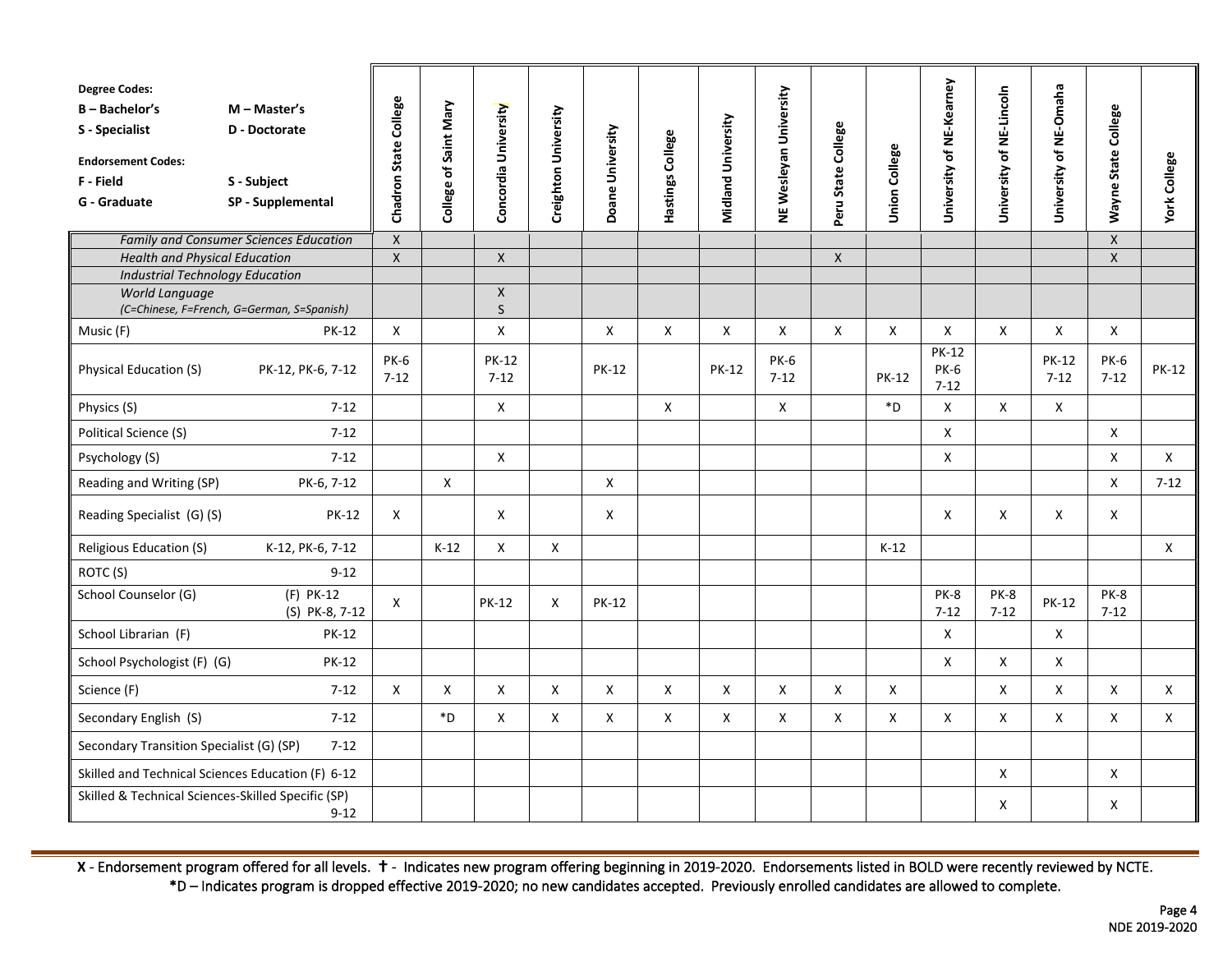| <b>Degree Codes:</b><br>$B - B$ achelor's<br>$M - Master's$<br>S - Specialist<br>D - Doctorate<br><b>Endorsement Codes:</b><br>F - Field<br>S - Subject<br>G - Graduate<br>SP - Supplemental | Chadron State College | Saint Mary<br>College of | Concordia University | Creighton University | Doane University       | Hastings College | Midland University | Wesleyan University<br>¥                   | State College<br>Peru:    | Union College | University of NE-Kearney | University of NE-Lincoln          | University of NE-Omaha  | College<br>Wayne State    | <b>York College</b> |
|----------------------------------------------------------------------------------------------------------------------------------------------------------------------------------------------|-----------------------|--------------------------|----------------------|----------------------|------------------------|------------------|--------------------|--------------------------------------------|---------------------------|---------------|--------------------------|-----------------------------------|-------------------------|---------------------------|---------------------|
| Social Science (F)<br>$7 - 12$                                                                                                                                                               | X                     | $\mathsf{X}$             | $\mathsf{X}$         | X                    | $\mathsf{x}$           | X                | X                  | X                                          | X                         | $\mathsf{x}$  | $\mathsf{X}$             | $\mathsf{x}$                      | X                       | X                         | $\mathsf{X}$        |
| $7 - 12$<br>Sociology (S)                                                                                                                                                                    |                       |                          |                      |                      |                        |                  |                    |                                            |                           |               | X                        |                                   |                         | X                         |                     |
| <b>Special Education Generalist</b><br>$(F)$ K-12<br>(S) K-6, 7-12                                                                                                                           | $K-12$                | $K-6$<br>$7 - 12$        | X                    |                      | X                      | $K-12$           | X                  | $K-6$<br>$7 - 12$                          | K-6<br>$7 - 12$<br>$K-12$ |               | X                        | K-6<br>$7 - 12$<br>$K-12$         | $K-6$<br>$7 - 12$       | K-6<br>$7 - 12$<br>$K-12$ | $K-12$              |
| Special Education-Behavior Intervention Specialist<br>$(G)$ (SP)<br>B-12, PK-6, 7-12                                                                                                         |                       |                          |                      |                      |                        |                  |                    |                                            |                           |               | $B-12$                   | $B-12$                            | <b>PK-6</b><br>$7 - 12$ |                           |                     |
| Special Education-Deaf or Hard of Hearing (S)<br>B-12, PK-6, 7-12                                                                                                                            |                       |                          |                      |                      |                        |                  |                    |                                            |                           |               |                          | $B-12$                            | <b>PK-6</b><br>$7 - 12$ |                           |                     |
| Special Education-Early Childhood (G) (S)<br>B-K                                                                                                                                             | X                     |                          | X                    |                      |                        |                  |                    |                                            |                           |               |                          | X                                 |                         |                           |                     |
| Special Education-Early Intervention Specialist<br>(SP)<br>B-PK                                                                                                                              |                       |                          |                      |                      |                        |                  |                    |                                            |                           |               | X                        | X                                 |                         |                           |                     |
| Special Education-Functional Academic Skills and<br>Independent Living Specialist (G) (SP)<br>$B-12$                                                                                         |                       |                          |                      |                      |                        |                  |                    |                                            |                           |               | X                        |                                   |                         |                           |                     |
| Special Education-Inclusion and Collaboration<br>Specialist (G) (SP)<br><b>PK-12</b>                                                                                                         |                       |                          |                      |                      |                        |                  |                    |                                            |                           |               | X                        |                                   | X                       |                           |                     |
| Special Education-Visual Impairment (S)<br>$B-12$                                                                                                                                            |                       |                          |                      |                      |                        |                  |                    |                                            |                           |               |                          | X                                 |                         |                           |                     |
| $7 - 12$<br>Speech (SP)                                                                                                                                                                      |                       |                          | X                    |                      |                        |                  |                    |                                            |                           |               |                          | X                                 |                         | X                         | X                   |
| Speech Language Pathologist (G) (S)<br>$B-21$                                                                                                                                                |                       |                          |                      |                      |                        |                  |                    |                                            |                           |               | X                        | X                                 | X                       |                           |                     |
| Theatre (SP)<br>$7 - 12$                                                                                                                                                                     | X                     |                          | X                    |                      | X                      | $\mathsf{x}$     | X                  | X                                          |                           |               | X                        | X                                 |                         | X                         | X                   |
| Vocal Music (S)<br><b>PK-12</b>                                                                                                                                                              | X                     |                          | X                    |                      |                        |                  | X                  | X                                          |                           | X             |                          |                                   |                         | X                         | X                   |
| Work-Based Learning (SP)<br>$9 - 12$<br>(formerly Cooperative Education/Distributive Occ)                                                                                                    | X                     |                          |                      |                      |                        | $\mathsf{x}$     |                    |                                            |                           |               | X                        | $\mathsf{x}$                      | X                       | X                         |                     |
| K-8. 7-12. K-12<br>World Language (S)<br>(C=Chinese, F=French, G=German, L= Latin,<br>R=Russian, S=Spanish)                                                                                  |                       | S.<br>$K-12$<br>$7 - 12$ | C, S<br>$7 - 12$     | F, S<br>$7 - 12$     | S, G<br>K-8,<br>$7-12$ | S<br>$7 - 12$    |                    | F, G, S<br>$7-12,$<br>$K-12$<br>S<br>$K-8$ |                           |               | F, G, S<br>$7 - 12$      | C, F,<br>G, L<br>R, S<br>$7 - 12$ | F, G, S<br>$7 - 12$     | S.<br>$7 - 12$            |                     |